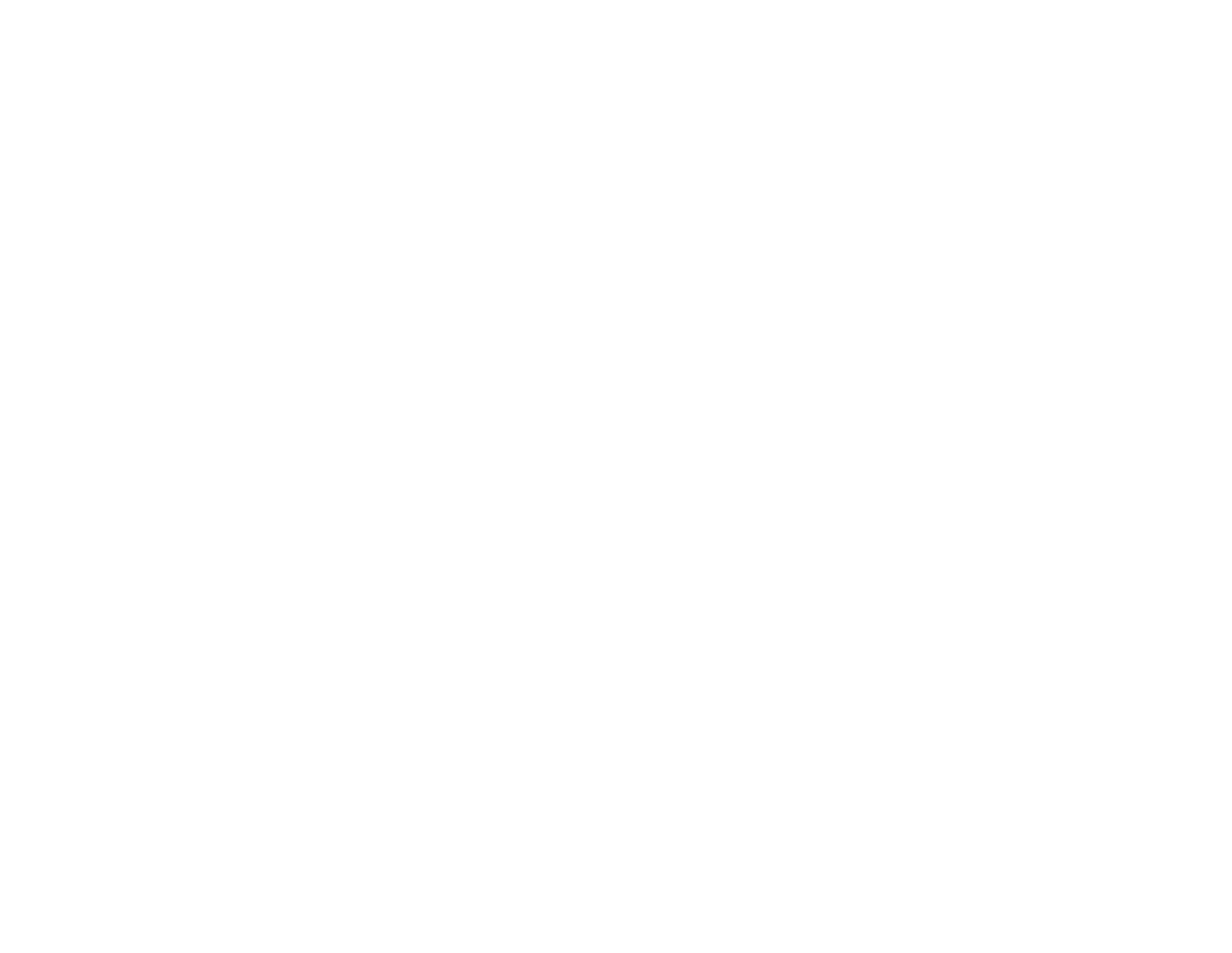

### **Teachers**

| <b>Description:</b><br>a. Ini | Gather materials that will allow for you and your child to engage in pretend<br>play to be a teacher. Tell your child that you are going to play teacher and<br>watch this video.<br>Set the classroom up using stuffed animals as students. You can have<br>circle/morning meeting, do a learning activity, go to recess outside, and<br>have lunch. |
|-------------------------------|-------------------------------------------------------------------------------------------------------------------------------------------------------------------------------------------------------------------------------------------------------------------------------------------------------------------------------------------------------|
| <b>Materials:</b>             | Paper, pens, story books, chalkboard/white board, stickers, any academic<br>materials you have (letters, counting, flashcards, math, etc.), stuffed<br>animals                                                                                                                                                                                        |

| <b>Tips to Support:</b> |                                                                                                                                                                                                                                                                                                                                                                                                                                                                                                                                                                                                                                                                                                                                                                                                                                                               |
|-------------------------|---------------------------------------------------------------------------------------------------------------------------------------------------------------------------------------------------------------------------------------------------------------------------------------------------------------------------------------------------------------------------------------------------------------------------------------------------------------------------------------------------------------------------------------------------------------------------------------------------------------------------------------------------------------------------------------------------------------------------------------------------------------------------------------------------------------------------------------------------------------|
| <b>Speech</b>           | Talk to your child about what a teacher does (e.g. helps kids/adults learn)<br>and where they work (e.g. at a school, at home). Discuss the different<br>subjects a teacher can teach (math, english, PE, history, etc.)<br>Ask your child which subject is their favorite and why? Which subject would<br>they like to teach?<br>Vocabulary to target: teacher, student, desk, classroom, whiteboard;<br>Discuss other items you might see in a classroom (e.g. paper, pencil,<br>letters/numbers, books, computer/iPad, etc.) would you find these items in<br>other places too? If so, where?<br>Concepts: in, on, in front, next to, under, inside, outside<br>Sequencing: Have your child create a daily schedule for their class.<br>Remember to use temporal language such as first, next, then, after,<br>finally/last or first, second, third, etc.) |
| <b>PT</b>               | Movement breaks: Pass out papers and pencils to the other "students" for<br>each lesson, get up to find a book to read at circle time, and help put things<br>away after the lesson is finished.<br><b>Recess/PE:</b> Go outside and take a walk, kick a ball, or play your favorite<br>sport. If you'd rather stay in, then do some jumping jacks, walk up and<br>down the hall, or toss a balloon back and forth.                                                                                                                                                                                                                                                                                                                                                                                                                                           |
| <b>OT</b>               | Visual/Attention: On a chalkboard, whiteboard, or large piece of<br>paper/posterboard, write the daily schedule. You can add pictures or<br>visuals as reminders/clues. Your child can check off completed activities as<br>you go along. Another tool you can use is a timer, so that your child can<br>see how many minutes you have left for activities.                                                                                                                                                                                                                                                                                                                                                                                                                                                                                                   |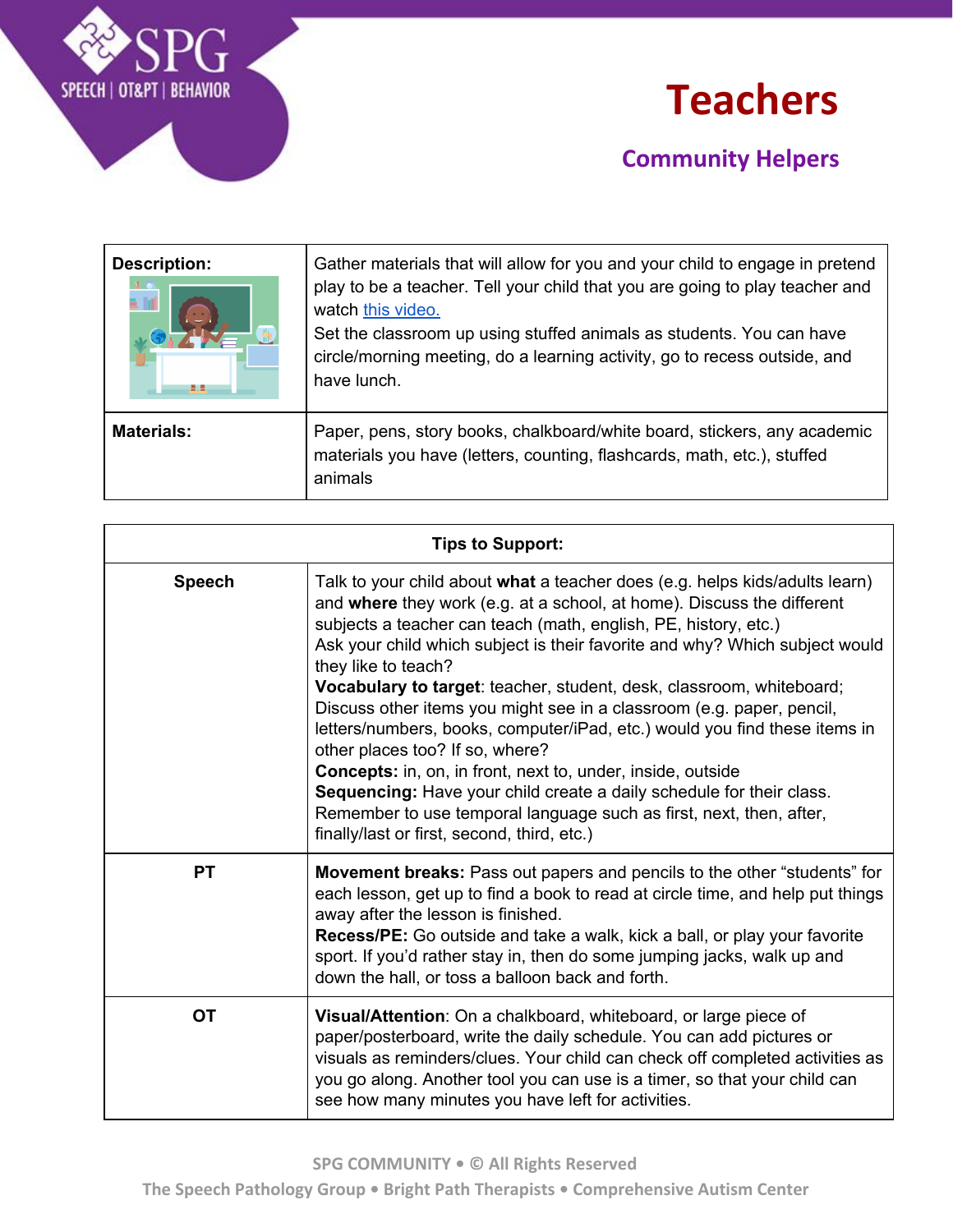



| <b>Behavior</b> | <b>Turn Taking:</b> Take turns with your child, pretending to be the teacher and<br>the student. If your child is continuously asking to be the teacher or the<br>student, make sure to give a time limit so they understand the expectation<br>(ex: I'm teacher for 5 minutes, then you can be teacher after that). Make<br>sure your student gets to be the teacher the majority of the time and you<br>can play the student, so they get to feel in charge and practice being a<br>leader. You can use your short turn as the teacher to demonstrate some<br>activities to supplement the video you watched. |
|-----------------|-----------------------------------------------------------------------------------------------------------------------------------------------------------------------------------------------------------------------------------------------------------------------------------------------------------------------------------------------------------------------------------------------------------------------------------------------------------------------------------------------------------------------------------------------------------------------------------------------------------------|
|-----------------|-----------------------------------------------------------------------------------------------------------------------------------------------------------------------------------------------------------------------------------------------------------------------------------------------------------------------------------------------------------------------------------------------------------------------------------------------------------------------------------------------------------------------------------------------------------------------------------------------------------------|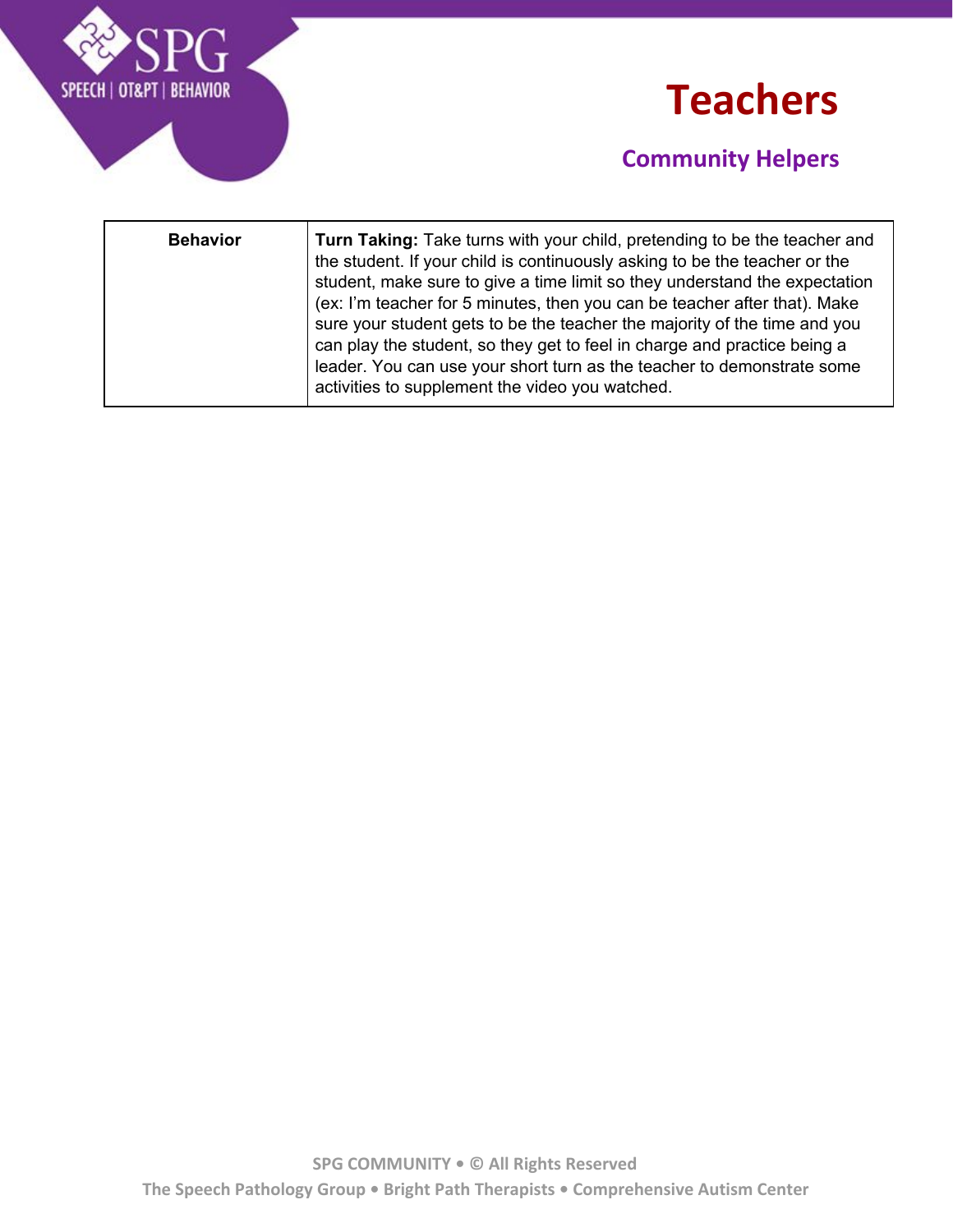# **Police Officers/Firefighters**

#### **Community Helpers**

| <b>Description:</b> | Gather materials that will allow for you and your child to engage in pretend<br>play to be a police officer or a firefighter. Let your child choose which they<br>want to play and watch the corresponding video:<br><b>Pollice Officer Video</b><br>Your child can pretend to help someone in need (yourself or a stuffed<br>animal), to give someone a ticket (walk too fast or too slow in the house<br>and then can pretend to pull you over). You can also play red light/green<br>light for a traffic game.<br><b>Firefighter Video</b><br>Your child can pretend to put out fires with their hose, save a stuffed<br>animal from being stuck, and drive around in their firetruck. You can also<br>play the hot/cold game to find something hidden. |
|---------------------|------------------------------------------------------------------------------------------------------------------------------------------------------------------------------------------------------------------------------------------------------------------------------------------------------------------------------------------------------------------------------------------------------------------------------------------------------------------------------------------------------------------------------------------------------------------------------------------------------------------------------------------------------------------------------------------------------------------------------------------------------------|
| <b>Materials:</b>   | Police Officer: art supplies to make a badge, walkie talkie, and a ticket,<br>blue clothing for a uniform, cardboard box if you want to make a police car,<br>stuffed animal, a flashlight, red and green construction paper<br><b>Firefighter:</b> wrapping paper or paper towel tube to make a hose, red<br>clothing for a uniform, cardboard box if you want to make a fire truck,<br>stuffed animal                                                                                                                                                                                                                                                                                                                                                    |

SPEECH | OT&PT | BEHAVIOR

| <b>Tips to Support:</b> |                                                                                                                                                                                                                                                                                                                                                                                                                                                                                                                                                                                                                                                                                                                                                                                                                                                   |
|-------------------------|---------------------------------------------------------------------------------------------------------------------------------------------------------------------------------------------------------------------------------------------------------------------------------------------------------------------------------------------------------------------------------------------------------------------------------------------------------------------------------------------------------------------------------------------------------------------------------------------------------------------------------------------------------------------------------------------------------------------------------------------------------------------------------------------------------------------------------------------------|
| <b>Speech</b>           | Talk to your child about what a firefighter/police officer does (e.g. helps<br>rescue people and/or put out fires, teach fire safety/helps people in<br>need/protects people) and where they work or where you may see them<br>(e.g. at a fire station/police station/ out in the community).<br>Vocabulary to target: police officer, firefighter, sirens, firetruck, police car,<br>badge, firehose, ladder, hat/helmet, partner, boots, alarm, emergency<br><b>Compare and Contrast:</b> Talk about ways a police officer and a firefighter<br>are the same and different. Explain how a firetruck and police car are the<br>same and different<br><b>Concepts:</b> fast, slow, dangerous, safe, loud, quiet, in, on, under, behind,<br>above, on top, below<br><b>Categories:</b> Think of as many items as you can that a police officer and |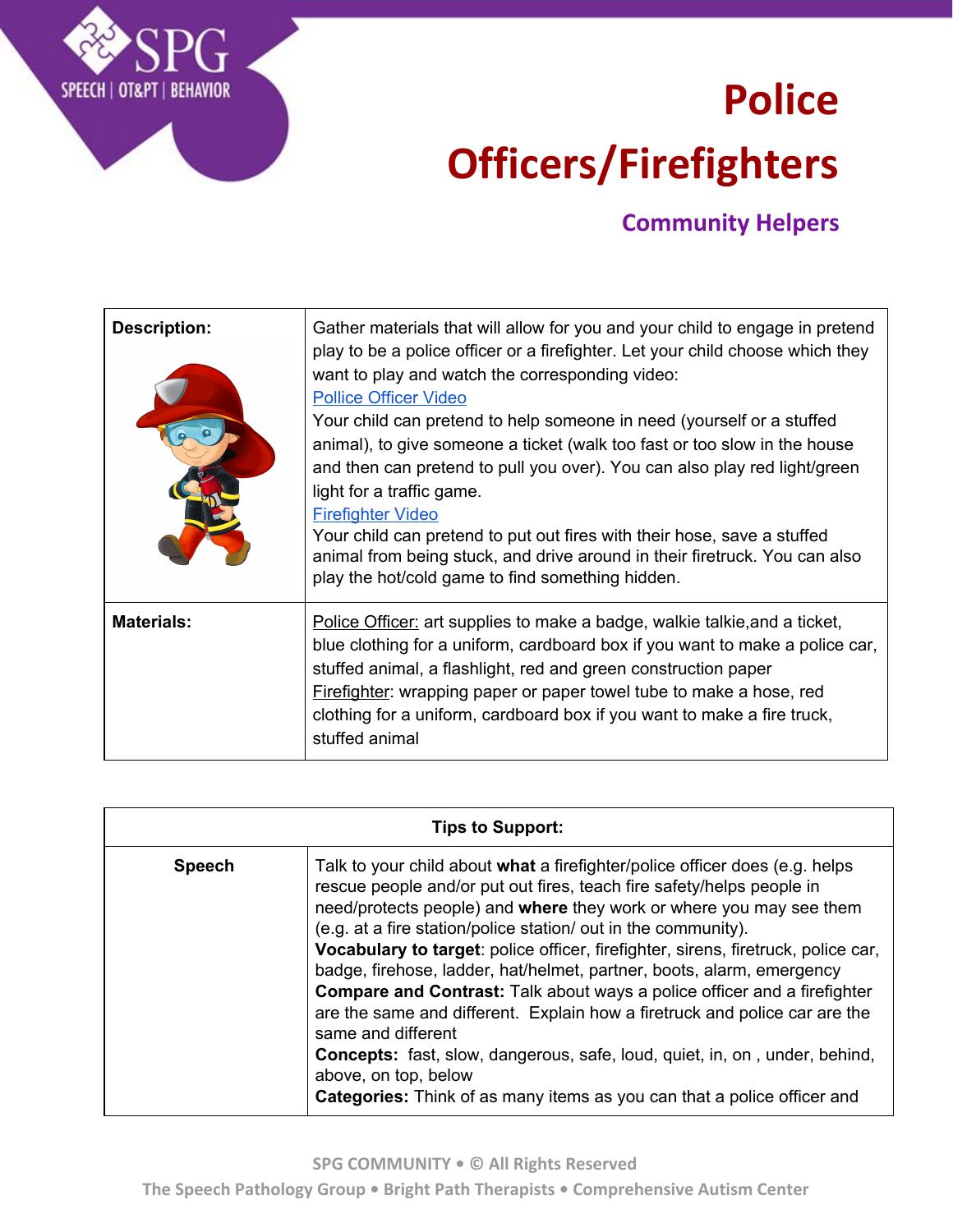## **Police Officers/Firefighters**

#### **Community Helpers**

|                 | firefighter might need/use, which ones belong to the firefighter? To the<br>police officer? Can any of the items be used by both?                                                                                                                                                                                                                                                                                                                                                                                                                                                                                                                                                                                                                                                                                                                  |
|-----------------|----------------------------------------------------------------------------------------------------------------------------------------------------------------------------------------------------------------------------------------------------------------------------------------------------------------------------------------------------------------------------------------------------------------------------------------------------------------------------------------------------------------------------------------------------------------------------------------------------------------------------------------------------------------------------------------------------------------------------------------------------------------------------------------------------------------------------------------------------|
| <b>PT</b>       | Speed: Walk slowly "on patrol," then pretend there's a sudden emergency<br>and chase the criminal/quickly get to the fire. When you save the day,<br>stand as still as you can to give a speech to the citizens that you helped.<br>Agility: Police officers and firefighters need to climb into buildings and<br>crawl into tight spaces. Climb/crawl up the stairs, climb onto furniture, or<br>put 2 chairs together & drape a blanket over the top to make a tunnel to<br>crawl through.                                                                                                                                                                                                                                                                                                                                                       |
| <b>OT</b>       | Memory/Executive Functioning: After learning about the duties police<br>officers and firefighters have, create a list of rules for your own home.<br>Discuss why each rule is important, and what could happen if a rule is<br>broken.                                                                                                                                                                                                                                                                                                                                                                                                                                                                                                                                                                                                             |
| <b>Behavior</b> | <b>Problem Solving:</b> Encourage your child to think about problem solving<br>during this activity. First, while creating materials, you can practice problem<br>solving if something rips ("How can we fix it?"), if you don't have a certain<br>material to use ("What else can you use to make a walkie talkie?"), or if<br>they can't find something ("Remember to ask for help if you can't find<br>something" or "Look 3 places on your own first, then ask for help"). During<br>the activity, you can present scenarios they can problem solve as a police<br>officer or firefighter ("Uh oh, the hose isn't working!"; "Police officer! I lost<br>my wallet!"; "I need help. I have a flat tire").<br>You can also practice staying calm in these situations by demonstrating<br>how to self-regulate when facing a difficult situation. |

SPEECH | OT&PT | BEHAVIOR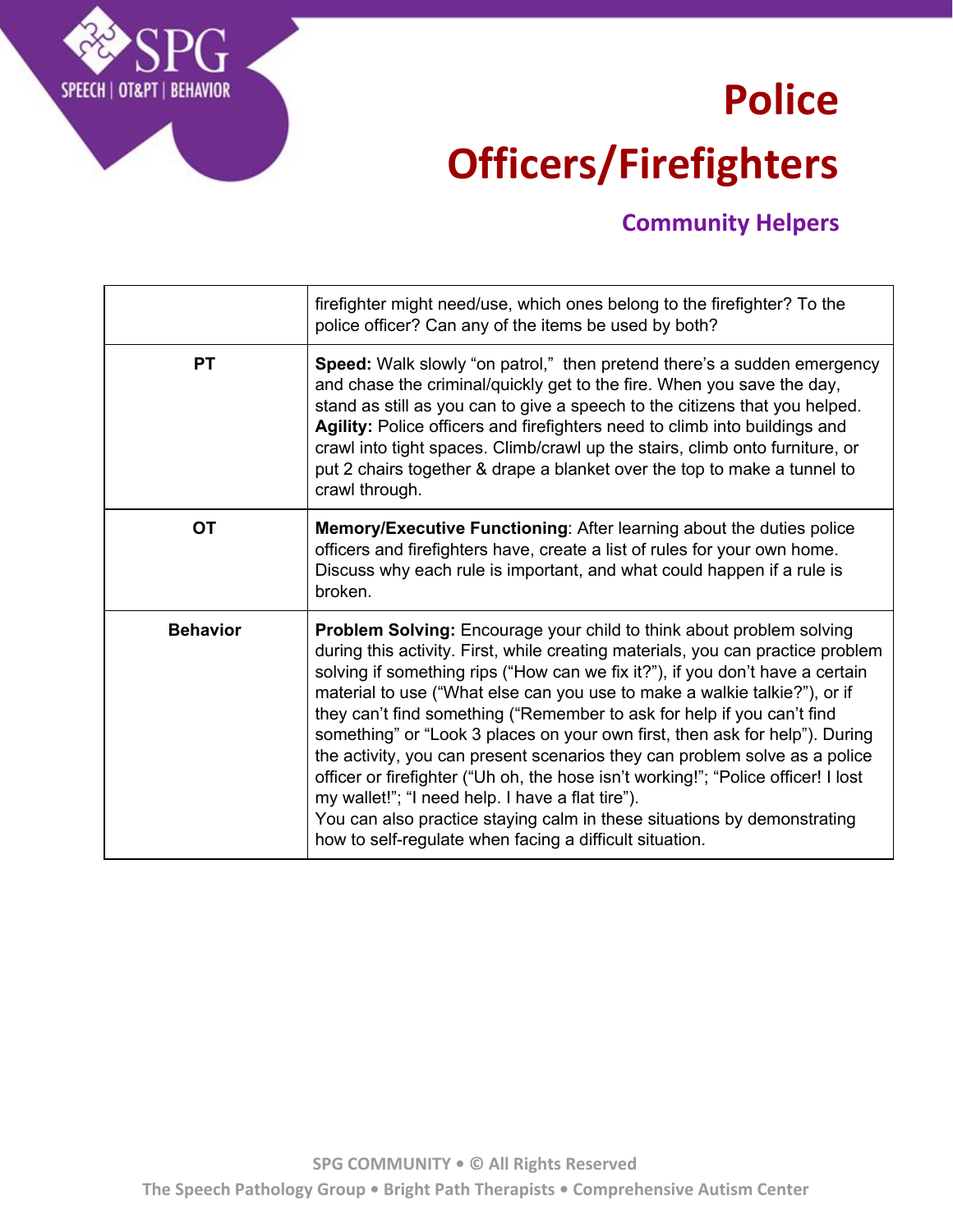

## **Doctors/Veterinarians**

| <b>Description:</b> | Gather materials that will allow for you and your child to engage in pretend<br>play to be a doctor or veterinarian. Let your child choose which they want<br>to play and watch the corresponding video:<br><b>Doctor Video</b><br><b>Veterinarian Video</b><br>Your child can pretend to be the doctor or vet to give a person (you or doll)<br>or stuffed animal a check up. A check up can include checking the<br>heartbeat, looking in eyes and ears, checking reflexes, taking temperature,<br>and giving a bandaid/medicine (if being a vet, they can give the animal<br>bath). |
|---------------------|----------------------------------------------------------------------------------------------------------------------------------------------------------------------------------------------------------------------------------------------------------------------------------------------------------------------------------------------------------------------------------------------------------------------------------------------------------------------------------------------------------------------------------------------------------------------------------------|
| <b>Materials:</b>   | band aid, popsicle stick, toilet paper tube or flashlight to look into eyes and<br>ears, a necklace to be the stethoscope (or make one!), candy for pretend<br>medicine or just a spoon, a block to check reflexes, a straw to take<br>temperature, white or blue clothing to dress up                                                                                                                                                                                                                                                                                                 |

| <b>Tips to Support:</b> |                                                                                                                                                                                                                                                                                                                                                                                                                                                                                                                                                                                                                                                                                                                                                                                                                                                                                                                                                                                                                                              |  |
|-------------------------|----------------------------------------------------------------------------------------------------------------------------------------------------------------------------------------------------------------------------------------------------------------------------------------------------------------------------------------------------------------------------------------------------------------------------------------------------------------------------------------------------------------------------------------------------------------------------------------------------------------------------------------------------------------------------------------------------------------------------------------------------------------------------------------------------------------------------------------------------------------------------------------------------------------------------------------------------------------------------------------------------------------------------------------------|--|
| <b>Speech</b>           | Talk to your child about what a doctor/vet does (e.g. helps sick people feel<br>better / helps take care of sick animals ) and where they work (e.g. at<br>doctor's office, hospital / Vet clinic, animal hospital). Discuss the different<br>animals a vet can treat.<br>Ask your child which animal is their favorite and why?<br>Vocabulary to target: doctor, nurse, stethoscope, thermometer, medicine,<br>lab coat, fever, x-ray, scrubs, examine, germs<br><b>Concepts:</b> healthy/sick, broken/fixed, in, on, over<br><b>Compare and Contrast:</b> Talk about ways a Vet and a Doctor are the same<br>and ways they are different.<br><b>Categories:</b> Think of as many items as you can that a vet and doctor might<br>need/use, which ones belong to the doctor? To the vet? How many of the<br>items can be used by both?<br><b>ID Body Parts:</b> Have your child identify the different parts of the body (or<br>parts of the animal) during their check up (e.g. eyes, ears, mouth, throat,<br>arms, legs, paws, tail etc.) |  |
| <b>PT</b>               | Crossing midline: When identifying body parts, ask your child to identify<br>their own. Tell them to use their right hand to touch their left foot, knee,<br>elbow, etc. to encourage trunk rotation and communication between both<br>sides of the brain.                                                                                                                                                                                                                                                                                                                                                                                                                                                                                                                                                                                                                                                                                                                                                                                   |  |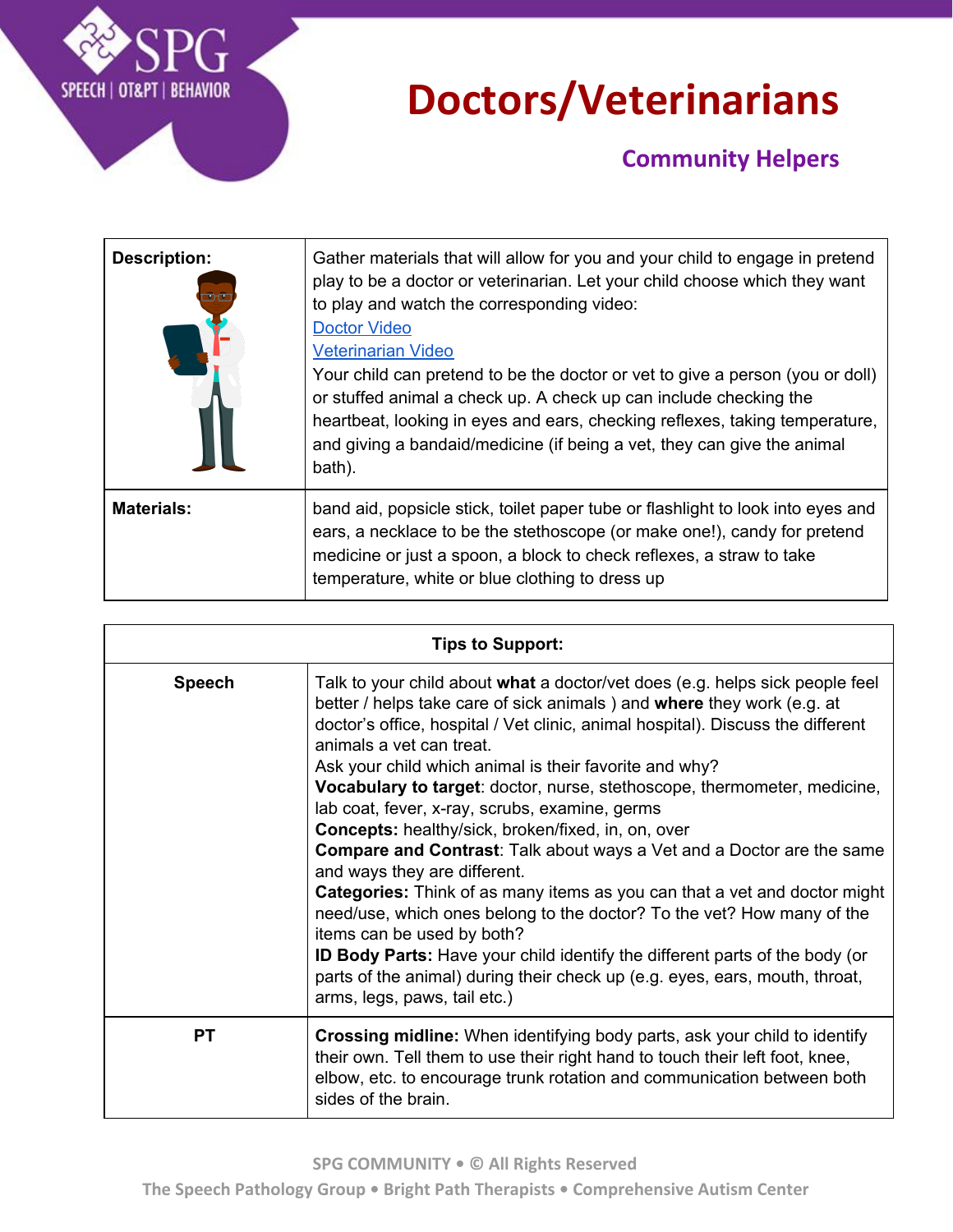

### **Doctors/Veterinarians**

|                 | <b>Reflexes:</b> Reflexes help our bodies move quickly without thinking and<br>they can be found in many different parts of the body! If you know how to<br>test reflexes, tell your child to just watch their knee, elbow, etc. while you<br>test their reflex. Then ask them to keep still/not move while you test the<br>same reflex to show them how thinking about a movement can change<br>whether or not it happens.                                                                                                                                                                                                                                                       |
|-----------------|-----------------------------------------------------------------------------------------------------------------------------------------------------------------------------------------------------------------------------------------------------------------------------------------------------------------------------------------------------------------------------------------------------------------------------------------------------------------------------------------------------------------------------------------------------------------------------------------------------------------------------------------------------------------------------------|
| ОT              | <b>Health/Safety:</b> This is a great opportunity to teach your child about<br>personal hygiene. Explain to them the importance of keeping clean, as well<br>as proper procedures (e.g. washing hands, sneezing into your elbow,<br>putting away dirty laundry, etc.). Have a discussion as to why good habits<br>maintain good health.                                                                                                                                                                                                                                                                                                                                           |
| <b>Behavior</b> | <b>Following rules:</b> Support your child in following some rules during the<br>activity. It is recommended you stick to 3-4 rules, write them out and review<br>them before you start. Rules should indicate how a doctor or vet would<br>behave, such as: Talk nicely, Listen when your patient is speaking, Be<br>helpful. You can use whichever rules you think are important for your child<br>to practice (listen, help, use kind words, calm body, be gentle, ask<br>questions, be patient, etc.) and you can make rules as simple or as<br>complex as you need, depending on your child. Remember to praise your<br>child for following the rules when you are finished. |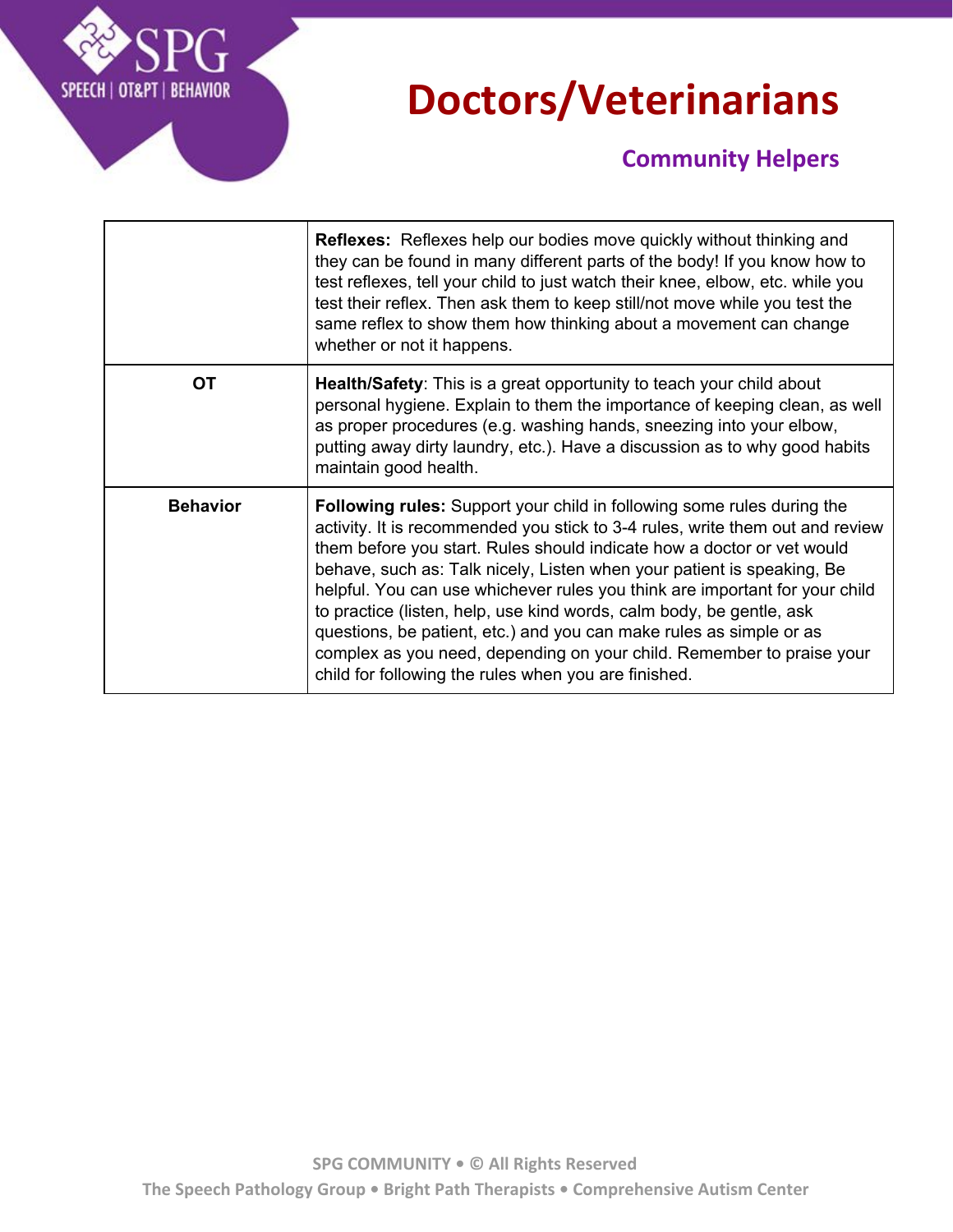

### **Mail Carriers**

| <b>Description:</b> | Gather materials that will allow for you and your child to engage in pretend<br>play to be a mail carrier. Tell your child that you are going to play mail<br>carrier and watch this video.<br>First, put address numbers around different parts of your house, then put<br>together some mail to deliver with envelopes, stamps, & addresses, and<br>your child can deliver the mail. You can even create special packages for<br>other people in your home.<br>AND/OR spend some time drawing pictures and writing letters to family<br>and friends and mail them. |
|---------------------|----------------------------------------------------------------------------------------------------------------------------------------------------------------------------------------------------------------------------------------------------------------------------------------------------------------------------------------------------------------------------------------------------------------------------------------------------------------------------------------------------------------------------------------------------------------------|
| <b>Materials:</b>   | envelopes, a bag/purse to carry mail, stickers or stamps for postage,<br>pens/markers.                                                                                                                                                                                                                                                                                                                                                                                                                                                                               |

| <b>Tips to Support:</b> |                                                                                                                                                                                                                                                                                                                                                                                                                                                                                                                                                                                                                                                                                                                           |
|-------------------------|---------------------------------------------------------------------------------------------------------------------------------------------------------------------------------------------------------------------------------------------------------------------------------------------------------------------------------------------------------------------------------------------------------------------------------------------------------------------------------------------------------------------------------------------------------------------------------------------------------------------------------------------------------------------------------------------------------------------------|
| <b>Speech</b>           | Talk to your child about what a mail carrier does (e.g. delivers<br>packages/mail to people) and where they work or where you may see<br>them (e.g. at a post office / in your neighborhood).<br>Vocabulary to target: mail, send, postoffice, carry, deliver, stamp,<br>mailbox, envelope, sort, package<br><b>Concepts:</b> in, on, in front, next to, under, inside, outside, behind<br><b>Compare and Contrast:</b> Describe how an envelope and a box are the<br>same (can put things in them, used to mail things). Tell some ways they<br>are different (one is long, flat, white etc; one is brown, tall, square etc).<br>What items can you send in a box? What type of items are better sent in an<br>envelope? |
| <b>PT</b>               | <b>Sorting:</b> Before delivering the mail, sort it based on where it's going into<br>different bags or boxes. Place the boxes on a high surface so that your<br>child has to reach up to sort each piece of mail.<br>Heavy work: Keep your junk mail throughout the week to give your child<br>lots of mail to lift and carry. This will increase the amount of work they have<br>and help them to build strength. Place a couple of recycling bins around<br>your home and tell your child to deliver the junk mail in them.                                                                                                                                                                                            |
| <b>OT</b>               | Visual/Fine Motor: Have your child prepare an envelope for sending a<br>letter! You can create a model, or show them a picture to explain what the<br>different components are, and why they need to be there (e.g. stamp,<br>addresses, seal, etc.).                                                                                                                                                                                                                                                                                                                                                                                                                                                                     |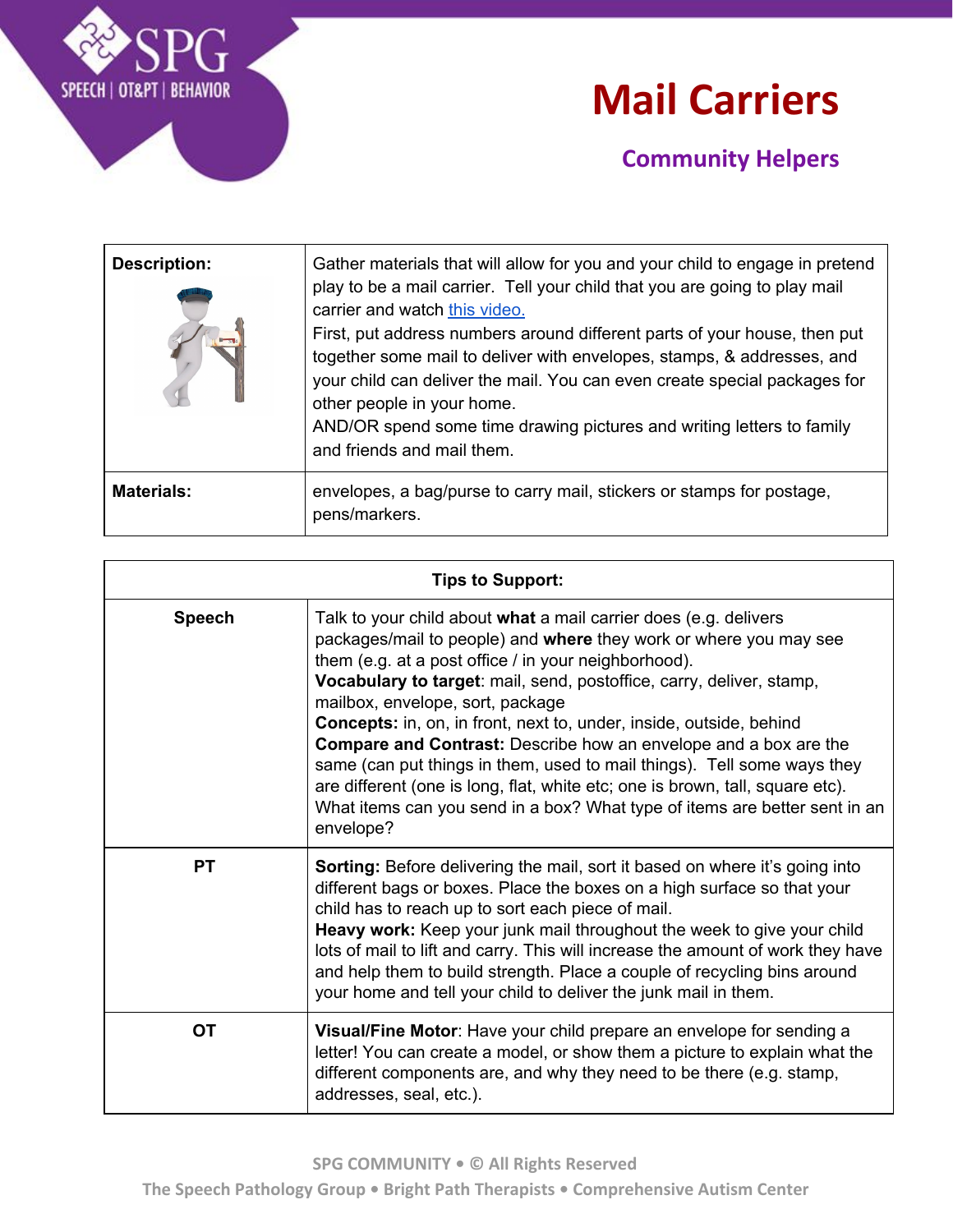

### **Mail Carriers**

| <b>Behavior</b> | <b>Planning:</b> Support your child in planning this activity by asking, "What will<br>we need to be a mail carrier?" Help create a list of the items they state,<br>then use that list to go gather the materials before starting to play. You can<br>also do this by just holding up two items and asking which they think would<br>be needed for a mail carrier (Ex: envelope and a spoon or a stamp and a<br>$cup, etc.$ )<br>Prompting: If your child is having difficulty developing a list, prompt them<br>by pointing to an item or watch the video and ask them to look for ideas.<br>Also, at any point during the activity, if they are having difficulty, prompt<br>them to ask for help and then assist them. Remember to praise your child<br>for their efforts! |
|-----------------|--------------------------------------------------------------------------------------------------------------------------------------------------------------------------------------------------------------------------------------------------------------------------------------------------------------------------------------------------------------------------------------------------------------------------------------------------------------------------------------------------------------------------------------------------------------------------------------------------------------------------------------------------------------------------------------------------------------------------------------------------------------------------------|
|-----------------|--------------------------------------------------------------------------------------------------------------------------------------------------------------------------------------------------------------------------------------------------------------------------------------------------------------------------------------------------------------------------------------------------------------------------------------------------------------------------------------------------------------------------------------------------------------------------------------------------------------------------------------------------------------------------------------------------------------------------------------------------------------------------------|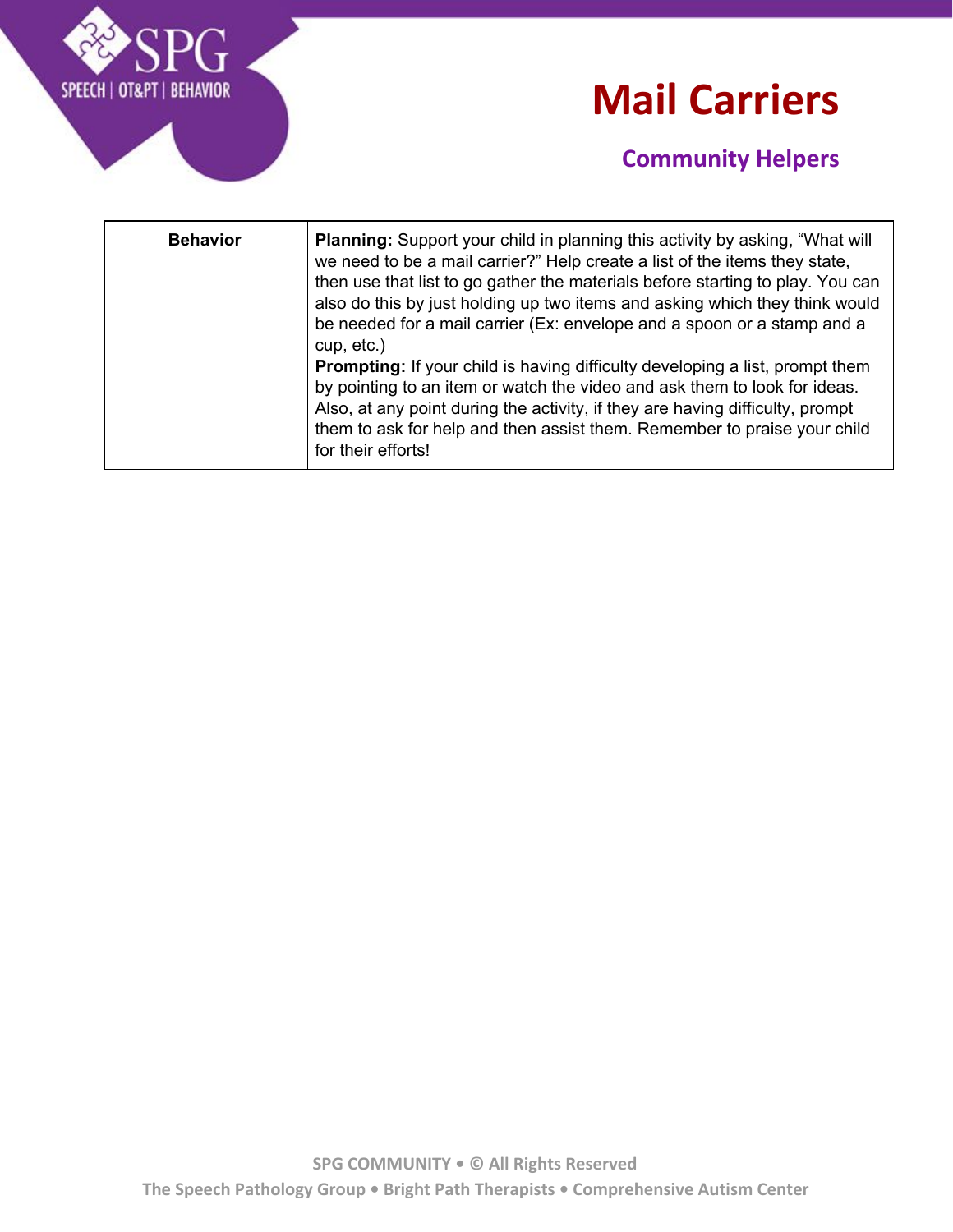

### **Construction Workers**

| <b>Description:</b> | Gather materials that will allow for you and your child to engage in pretend<br>play to be a construction worker. Tell your child that you are going to play<br>construction worker and watch this video.<br>Find a hat and belt to dress up like a construction worker. Take some<br>blocks or Legos and spend some time building. You can even draw out<br>what you want first and then try to make it. You can also do this outside<br>and do some digging in the dirt or sand. |
|---------------------|------------------------------------------------------------------------------------------------------------------------------------------------------------------------------------------------------------------------------------------------------------------------------------------------------------------------------------------------------------------------------------------------------------------------------------------------------------------------------------|
| <b>Materials:</b>   | Blocks, Legos, measuring tape/ruler, shovel, play or real tools (small<br>hammer, pliers) or be creative (pen for a drill, block for a hammer, etc.),<br>hat, belt, drawing materials.                                                                                                                                                                                                                                                                                             |

| <b>Tips to Support:</b> |                                                                                                                                                                                                                                                                                                                                                                                                                                                                                                                                                                                                                                                                                                                                                                                                                                                                                                                                     |  |
|-------------------------|-------------------------------------------------------------------------------------------------------------------------------------------------------------------------------------------------------------------------------------------------------------------------------------------------------------------------------------------------------------------------------------------------------------------------------------------------------------------------------------------------------------------------------------------------------------------------------------------------------------------------------------------------------------------------------------------------------------------------------------------------------------------------------------------------------------------------------------------------------------------------------------------------------------------------------------|--|
| <b>Speech</b>           | Talk to your child about what a construction worker does (e.g. builds<br>structures/buildings/bridges) and where they work (e.g. outside,<br>construction site). Discuss the different structures a construction worker<br>can build (buildings, houses, bridges, freeways/roads, etc.)<br>Ask your child which structure they would want to build and why?<br>Vocabulary to target: construction, build, hard hat, tools, dumptruck,<br>crane, excavator.<br>Discuss other items you might see at a construction site (e.g. tools, hard<br>hats, gloves, dumptrucks, building frames, cranes, etc.) would you find<br>these items in other places too? If so, where?<br><b>Concepts:</b> in, on, in front, next to, under, over, inside, high, low, on top<br><b>Categories:</b> Construction workers use many different tools and machines<br>to help them build. How many tools can you name? How many machines<br>can you name? |  |
| <b>PT</b>               | <b>Balance:</b> Practice moving safely through the construction site, walk on a<br>beam to get to the other side of the building (lay down tape on the floor to<br>walk "heel-to-toe"), stand on one foot as you step up over a tall wall (can<br>build one with blocks or just pretend), or balance a stack of blocks in your<br>hand while standing super still.<br>Repeated practice: Construction workers often repeat the same tasks<br>over and over, but that's how people "build" a skill! Think about the skills<br>that your child is working on such as crawling, walking, jumping, or kicking                                                                                                                                                                                                                                                                                                                           |  |